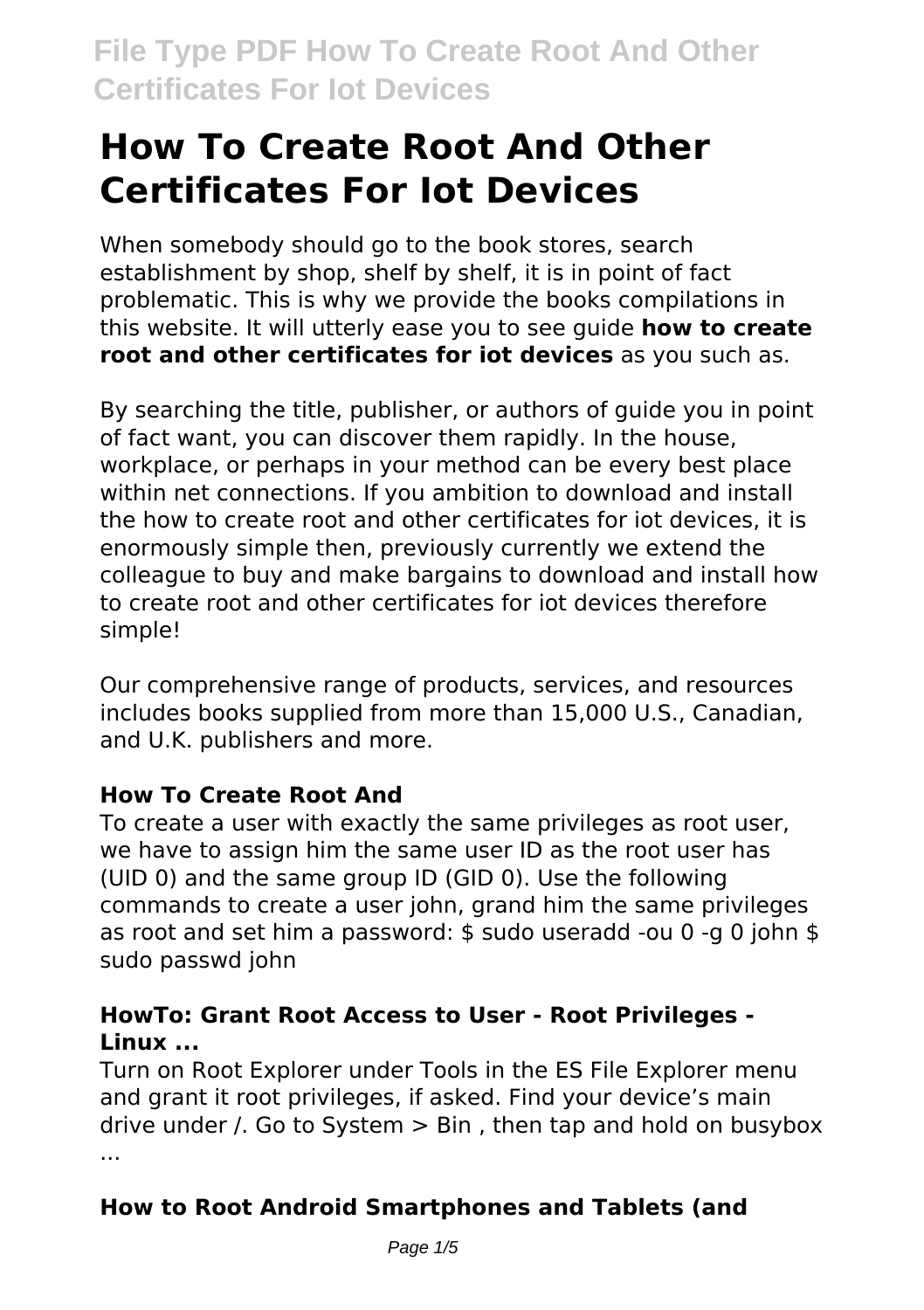### **Unroot ...**

How to Generate Root & Intermediate by Java Keytool Commands Generate a Java key pair and keystore: keytool -genkey -alias mydomain -keyalg RSA -keystore keystore.jks -keysize 2048

#### **Java Keytool Commands: Create/Import Root/Intermediate ...**

How to create Root User in Kali Linux. As we all are getting a nonroot user in Kali Linux 2020.1 and onward version, some users want to know the process of creating a root user. Becoming a root user provides you a lot of privileges in operating Kali Linux. So, we will see the tutorial to create a root user in Kali Linux easily.

### **How to Create Root User in Kali Linux in 2020? - ETHICAL ...**

ROOT , The super user in LINUX , Lets learn how to create user with root privileges in Linux, delete a root user or make user root. How To Create USER Account with ROOT Privileges. Commands to create the new user abhinav, grant the root privileges & set password : # useradd -ou 0 -g 0 abhinav. passwd kakku. We created the user abhinav, with UID ...

## **How To Create User With ROOT Privileges in Linux - ETHICAL ...**

But there's more to root account in Ubuntu that you should know. When you have just started using Linux, you'll find many things that are different from Windows. One of those 'different things' is the concept of the root user. In this beginner series, I'll explain a few important things about the root user in Ubuntu.

# **How to Become Root User in Ubuntu [Beginner's Tutorial]**

Step 3: Create OpenSSL Root CA directory structure. We can also create CA bundle with all the certificates without creating any directory structure and using some manual tweaks but let us follow the long procedure to better understanding. In RHEL/CentOS 7/8 the default location for all the certificates are under /etc/pki/tls.But for this article we will create a new directory structure /root ...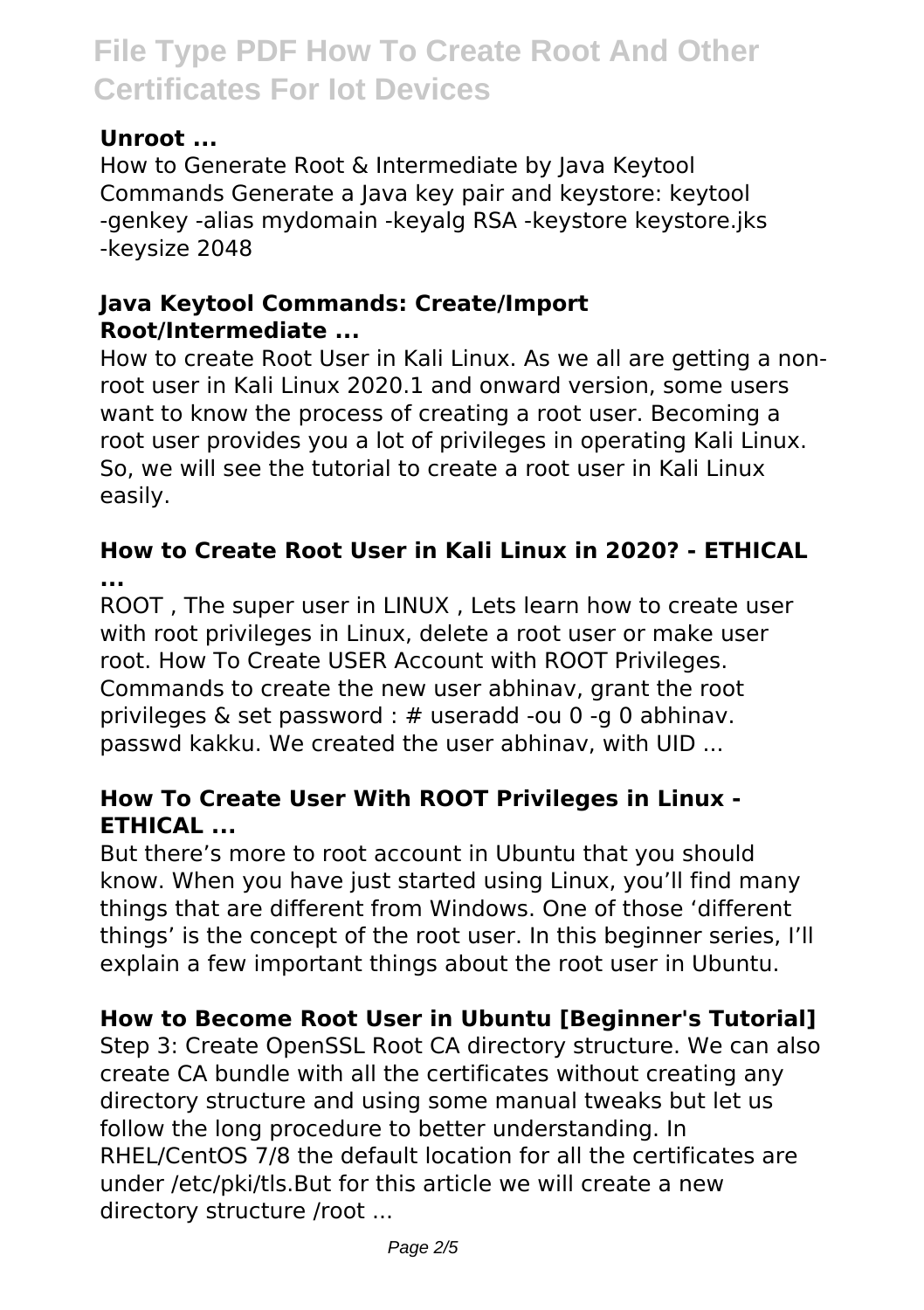#### **OpenSSL create certificate chain with Root & Intermediate ...**

A shadow root is – quite simply – a darker and gently diffused root area, creating a contrast against the mid-lengths and ends of your client's hair. It can be centimeters or inches deep, depending on the desired final look, and you can also play with the depth of the shading to alter the overall effect.

#### **How to Create the Perfect Shadow Root | Wella Professionals**

It's difficult to tell what is being asked here. This question is ambiguous, vague, incomplete, overly broad, or rhetorical and cannot be reasonably answered in its current form.

#### **How do I create a user with the same privileges as root in ...**

From the GUI, select SSL > SSL Certificates > Create Certificate. Specify the Certificate File Name. Select the Root-CA option for Certificate Type. Click Browse and select the CSR created in the Creating Root CA CSR section.

#### **How to Create and Install Self-signed Server and Root ...**

-> right-click the Distributed File System node in the left pane of the DFS snap-in and select New DFS Root-> select Create a domain DFS root or Create a standalone DFS root in the Select the DFS Root Type window (the difference between root types relates to replication; if you are creating a domain DFS root, click the name of the domain where you want to create the DFS root)

#### **What is DFS root and how to create one**

mkdir /root/newdir mkdir: cannot create directory '/root/newdir': Permission denied The -v (--verbose) option tells mkdir to print a message for each created directory. How to Create Parent Directories # A parent directory is a directory that is above another directory in the directory tree. To create parent directories, use the -p option.

### **How to Create Directories in Linux (mkdir Command) | Linuxize**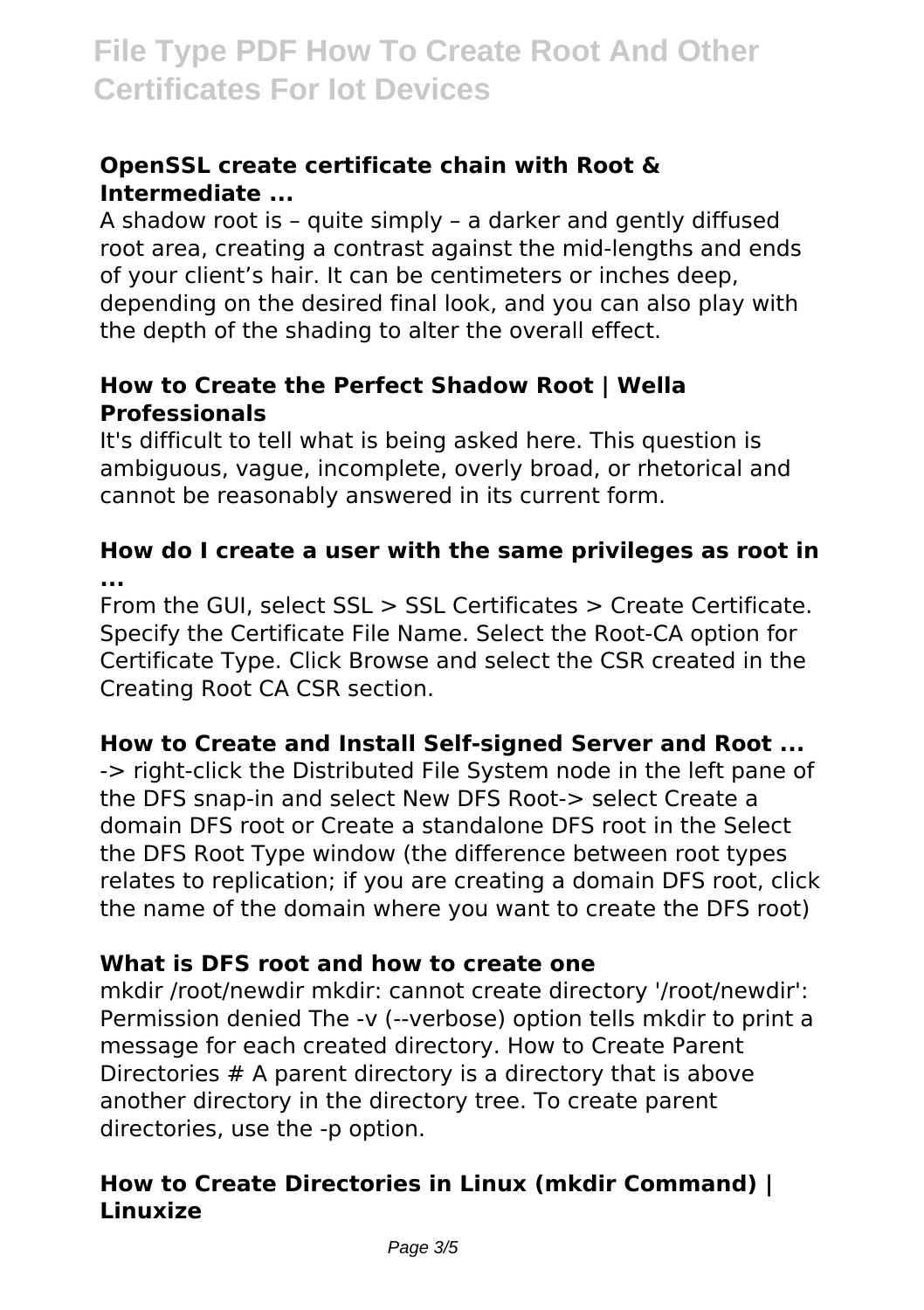Follow the steps below to create a new user account and give it sudo access. If you want to configure sudo for an existing user, skip to step 3. 1. Log in to your server. # Log in to your system as the root user: ssh root@server ip address 2. Create a new user account. # Create a new user account using the adduser command.

#### **How To Create a Sudo User on Ubuntu | Linuxize**

When the root user is enabled, you have the privileges of the root user only while logged in as the root user. Choose Apple menu > Log Out to log out of your current user account. At the login window, log in with the user name "root" and the password you created for the root user. If the login window is a list of users, click Other, then ...

#### **How to enable the root user on your Mac or change your ...**

More About Root Folders & Directories . The term web root folder may sometimes be used to describe the directory that holds all of the files that make up a website. The same concept applies here as on your local computer—the files and folders in this root folder contain the main web page files, such as HTML files, that should be displayed when someone accesses the main URL of the website.

#### **What Is a Root Folder or Root Directory?**

How to Create a New User. In Part 1 of the MySQL Tutorial, we did all of the editing in MySQL as the root user, with full access to all of the databases. However, in cases where more restrictions may be required, there are ways to create users with custom permissions. Let's start by making a new user within the MySQL shell:

#### **How To Create a New User and Grant Permissions in MySQL ...**

You can create a symbolic in root directory via synthetic.conf, as an example see below the creation of a symbolic link named bar at /, which points to System/Volumes/Data/bar, a writeable location at the root of the data volume.